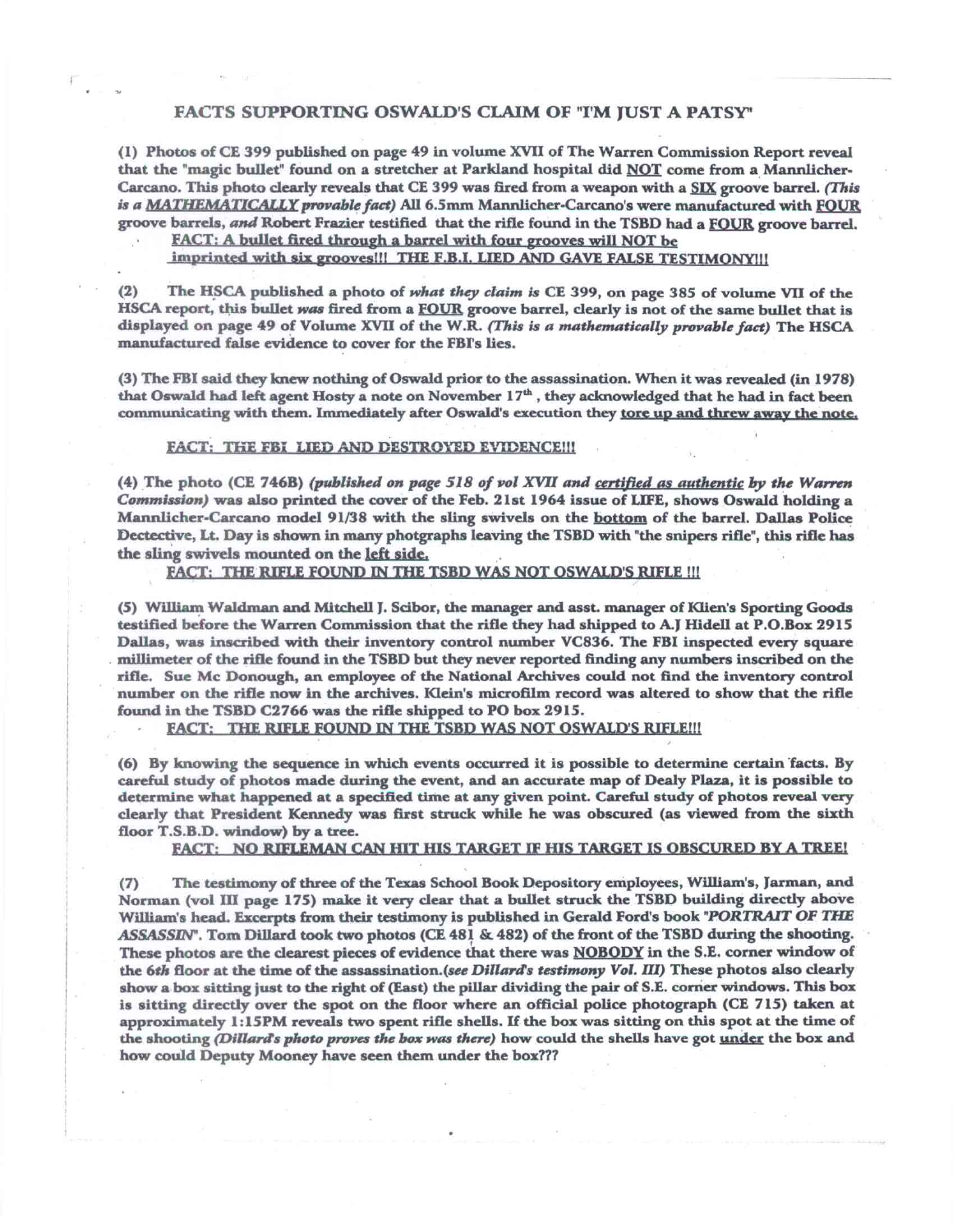**(8) Officially, three empty cartridges were found in the "snipers Nest", (Early evidence lists only two empty cartridges) and the final live round was found in the rifle chamber. The Mannlicher-Carcano is a clip fed bolt action repeater. The loading clip becomes an integral part of the loading mechanism and is essential if the rifle is to be used as a repeater. This dip drops out the bottom of the magazine when the final round is chambered. The last round was in the chamber when the rifle was discovered, therefore the loading dip should have been found among the spent cartridges in the "snipers Nest". Photos reveal no loading dip, and none was reported found, nor listed with the evidence.** 

**FACT: The "snipers nest" was a stage prop!** 

**(9) Many of the employees of the TSBD testified that a new plywood floor was being laid on the 6th floor of the TSBD on the day of the assassination.** *(Photos reveal tools and a stack of plywood, confirming their reports)* **The testimony of Bonnie Ray Williams makes it very clear that the new plywood had been laid "all along the West wall from the N.W. corner to the S.W. corner". Mr Ball the W.C. attorney had him draw a line on a diagram of the 6th floor** *(see CE 483)* **depicting the area covered by the new <sup>p</sup>lywood.** *(The photos reveal the new floor)* **Detective R.L. Studebaker #966 of** *the* **D.P.D. drew a very precise diagram of the 6th floor detailing exactly where the rifle was found. (15 feet 4 inches from the north wall and 5 feet from the west wall )This is part of the area that had been covered by the new <sup>p</sup>lywood. Photos of the rifle taken at the time show the floor beneath the rifle to** *be* **old tongue and groove flooring.** *Where was the gun really found?* 

**(10) Regardless of arguments to the contrary, a model 91138 Mannlicher-Carcano CANNOT** *be* **loaded, aimed, and fired as quickly as it would have too have been, to cause the reactions seen in photos of the event. The bolt is difficult to close, and even more difficult to open after firing. Using a full six round clip the first round loads good, the second round loads fair, the third round loads poor, and each succeeding round becomes increasingly difficult, and frequently the final round will not chamber at all! The official version of the assassination credits Oswald with having only four rounds in a clip and loading and firing three of them in 5.4 seconds.** 

**FACT: It is impossible to load, aim, and fire the rifle three times in 5,4 seconds!** 

(11) When Oswald was arrested in the Texas Theater he was *wearing* a reddish brown speckled shirt. **The F.B.I. testified that fibers taken from the butt plate of the Mannlicher-Carcano matched the shirt Oswald had on at the time of his arrest. They were unaware that the Dallas Police had released the fact that Oswald had changed his shirt at the boarding house at 1:00 PM. The Dallas police released this information to the public and caused a very embarrassing problem for the FBI. IF there were fibers**  found, they should have matched the shirt he left in his room at 1026 N. Beckley, and NOT the shirt he **was wearing at the time of his arrest. (On page 515 of volume XVI is a photo (CE 150) of a mans long sleeve shirt with a hole in the right elbow, this is the shirt Mrs. Bledsoe saw him wearing on the bus at about 12:40 11/22/63. Photos taken of Oswald in custody reveal there is no hole in his** *sleeve.)* 

**FACT: The fibers found on the butt of the rifle did not match the shirt** 

**that Oswald was wearing at the time of the assassination,** 

**(12) Virtually every witness and police radio transmission gave the description of the suspect in the Tippet shooting as wearing dark trousers and a WHITE SHIRT, Oswald was wearing a brown shirt.** 

**(13) The prime factor used in convincing the American public of Oswalds guilt was his photo (CE 133A) on the cover of the Feb. 21" 1964 issue of Life.** *(This magazine, which was prominently displayed on news stands across the country was nothing less than an old fashioned "WANTED" poster)* **During an interrogation session starting at 12:30 11/23/63 and concluding at 1:10, 11/23/63 Cap`t Fritz asked Oswald about a photo of Oswald holding a rifle,** *(Fritz gave a very good discription of the photo)* **at the**  *conclusion* **of the interrogation session he obtained a search warrant and sent two detectives to the Paine residence where they found the photo. This photo showed Oswald holding a rifle and a couple of communist newspapers. How could Cap't Fritz know about photo before it was discovered?**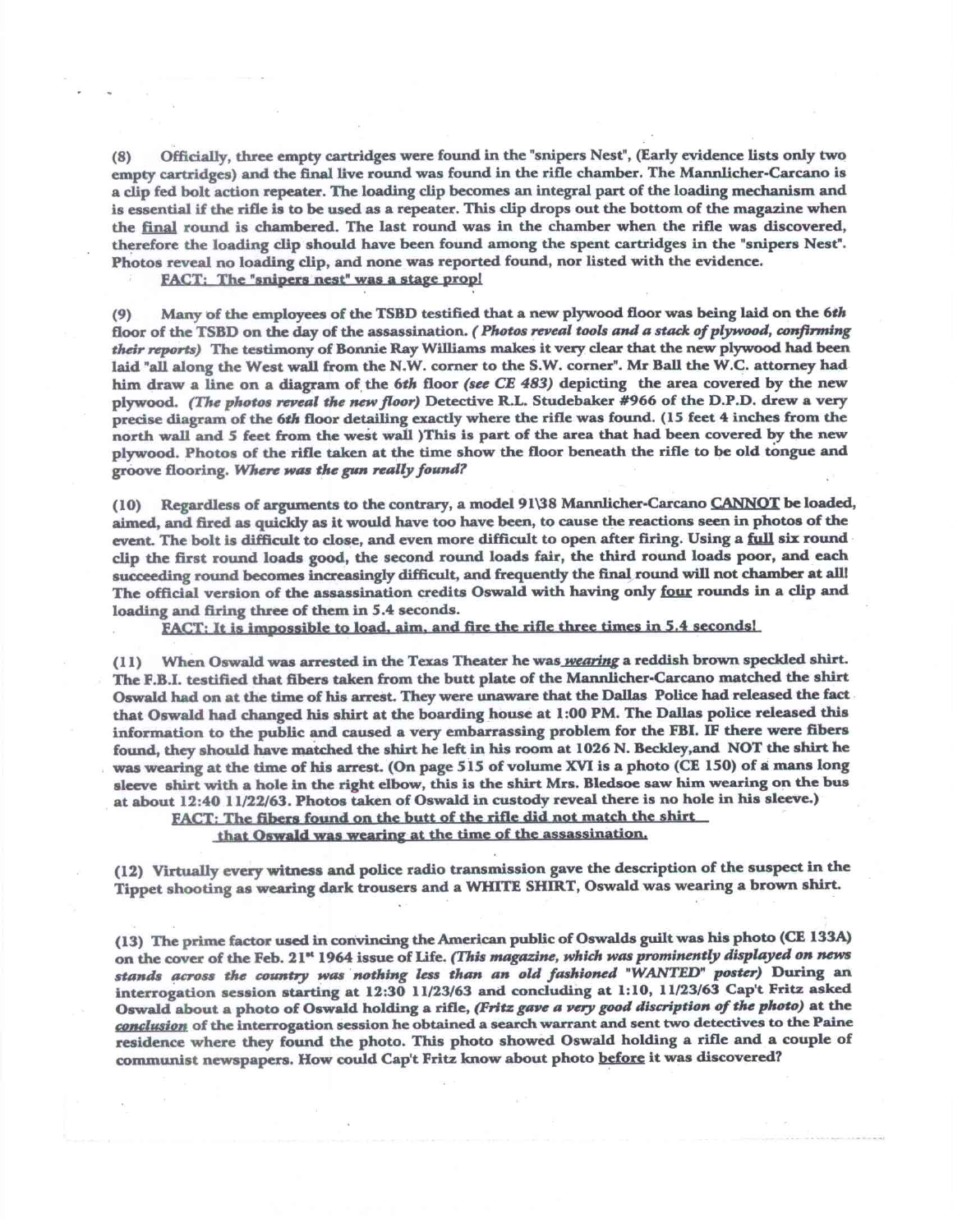**(14) On page 945 of volume XVI is a photo (CE 349) of the chrome molding above the windshield of the presidential Lincoln convertible. The photo reveals a bullet hole in the chrome immediately to the right of the 1.62 INCH wide sun visor support bracket. Since we know the bracket width, it provides a convenient scale to determine the diameter (caliber) of the bullet that made the hole. The hole is 29% of the 1.62" wide bracket or .463". This bullet hole was produced by a .44 or .45 caliber.** 

**FACT: THIS HOLE WAS NQT PRODUCED BY A 6.5mm (.264") BULLET!** 

**(15) On page 948 of volume XVI is a photo (CE 353) of the rear seat of the presidential Lincoln convertible. The photo shows a bullet hole in upper portion of the back rest. This bullet hole is approximately 1 ft. in from the right side of the car. The location of this bullet hole corresponds in elevation to the bullet hole in President Kennedy's back. The Fact that there is a bullet hole in the cushion explains why the autopsy Doctors found a shallow entrance wound in JFK's back. A bullet striking a six inch thick leather covered foam rubber cushion would have been greatly slowed before striking President Kennedy, there-by reducing the velocity and penetrating power of the bullet. (This is particularly true of a big slow moving bullet like a .45) This bullet hole also proves that the bullet that passed through the back rest cushion and wounded JFK in the back was fired from a much lower elevation than the sixth floor of the T.S.B.D.** 

**(16) President Kennedy's autopsy was performed by Drs Humes,Boswell, and Pierre Finck and observed**  by many witnesses including Roy Kellerman, Robert Frazier, George Burkley, James Jenkins and Jerrol **Custer. Virtually all witnesses to the autopsy reported Dr Humes stuck his finger in the bullet hole in**  Luster. Virtually all witnesses to the autopsy reported *Dr* Humes stuck his imger in the bunet hole in<br>President Kennedy's back. Dr Humes was a bigger than average man with large hands. The average mans finger measures about  $21$ mm in diameter. This is the size of an entrance wound made by a full **jacketed** 6.5mm **bullet can you stick your finger n a hole this size? Since many people saw Dr Hurnel probe the wound with his finger. we know the wound was much larger than 6.5 mm and therefore was not made by "Oswalds" rifle.** 

**(17) Ruth Paine said she did not know that Oswald owned** a **gun until after Marina told the Dallas Police detectives that he did on the afternoon of the assassination. Ruth Paines personal appointment calendar is reprinted in volume XVII of the Warren Report. At the top of the page for the month of MARCH 1963 is a star and a note in Ruth Paines hand writing that says** *"LHO purchase of rifle"* **The star appears to be referring to March 20.** 

**FACT: RUTH PAINE IS A LIAR!** 

**ALL OF THE FACTS LISTED HERE CAN BE VERIFIED, MOST OF THEM ARE REFERENCED AS TO THE SOURCE. PLEASE DO NOT ACCEPT ANY OF THEM AS FACT WITHOUT VERIFYING IT FOR YOURSELF.** 

PO YOU KNOW ANYONE WHO WOULD RECOGNIZE A BULLET TRACK ON A PHOTO?

WALT CAKEBREAD *j30x*  DENAIR, CA 95316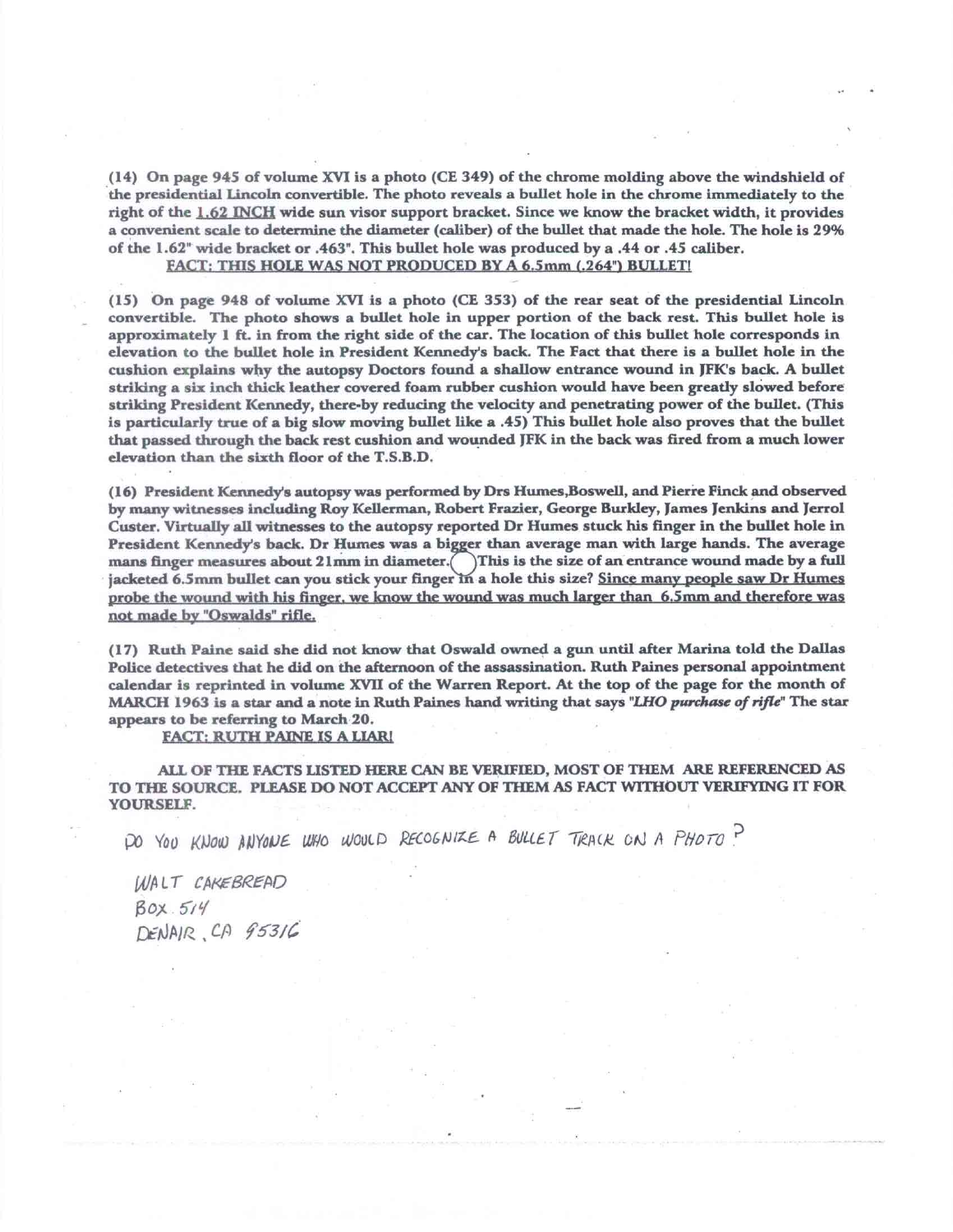